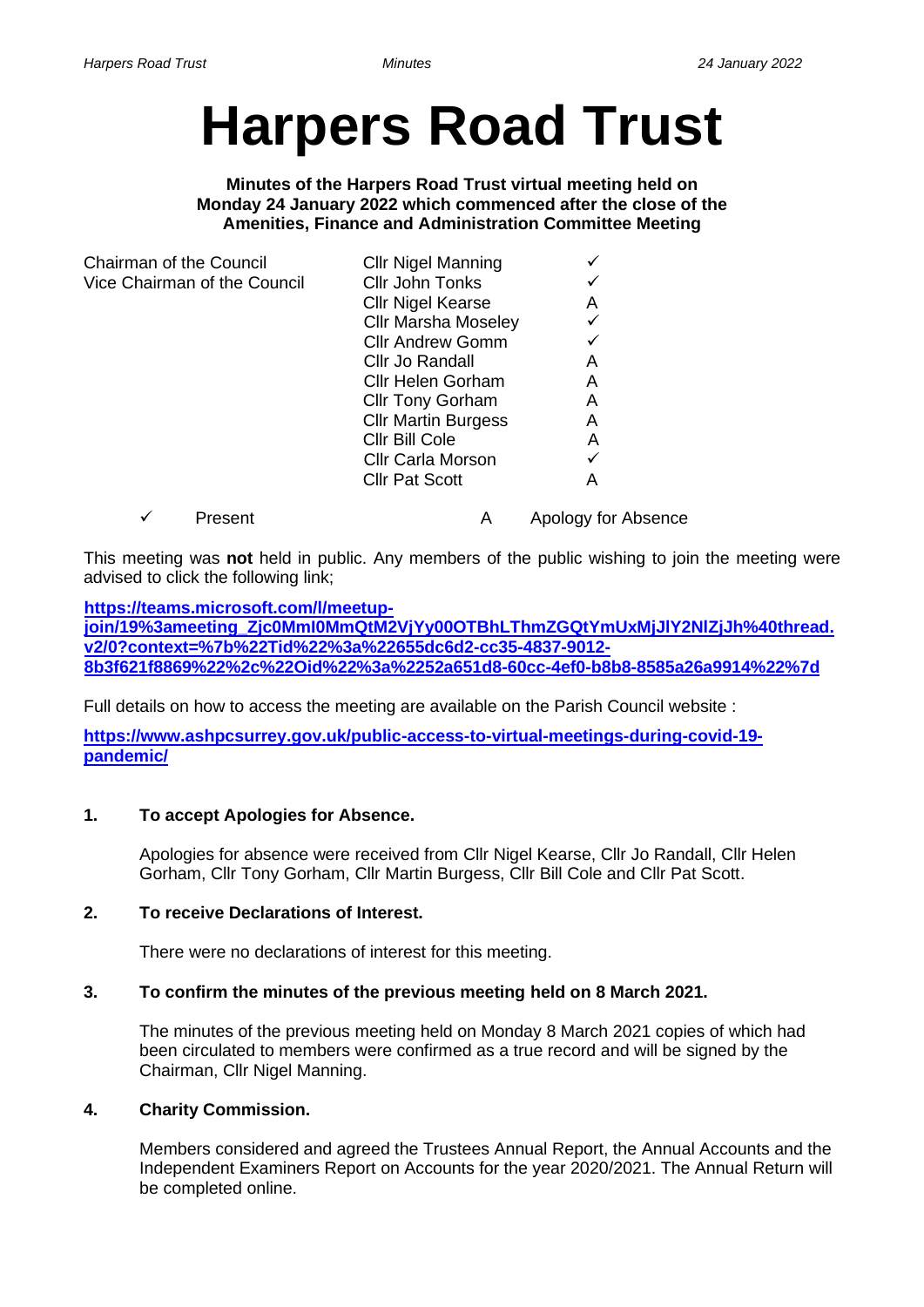#### **5. Confirmation of Amenities Committee and Amenities, Finance and Administration Committee Meetings.**

Members considered and agreed the actions taken by Ash Parish Council on behalf of the Trustees in relation to Carrington Recreation Ground from April 2020 to March 2021 as at Appendix A.

Following on from this meeting, it was subsequently confirmed that the actual accounting period is 1 April 2020 to 31 March 2021. As this is an annual meeting, this will be formally amended when these minutes are formalised by January 2023.

## **6. Date of Next Meeting.**

The date of the next meeting to be confirmed but will be before the end of January 2023.

 *The meeting closed at 19:36pm*

Chairman: \_\_\_\_\_\_\_\_\_\_\_\_\_\_\_\_\_\_\_\_\_\_\_\_\_\_

Date:  $\Box$